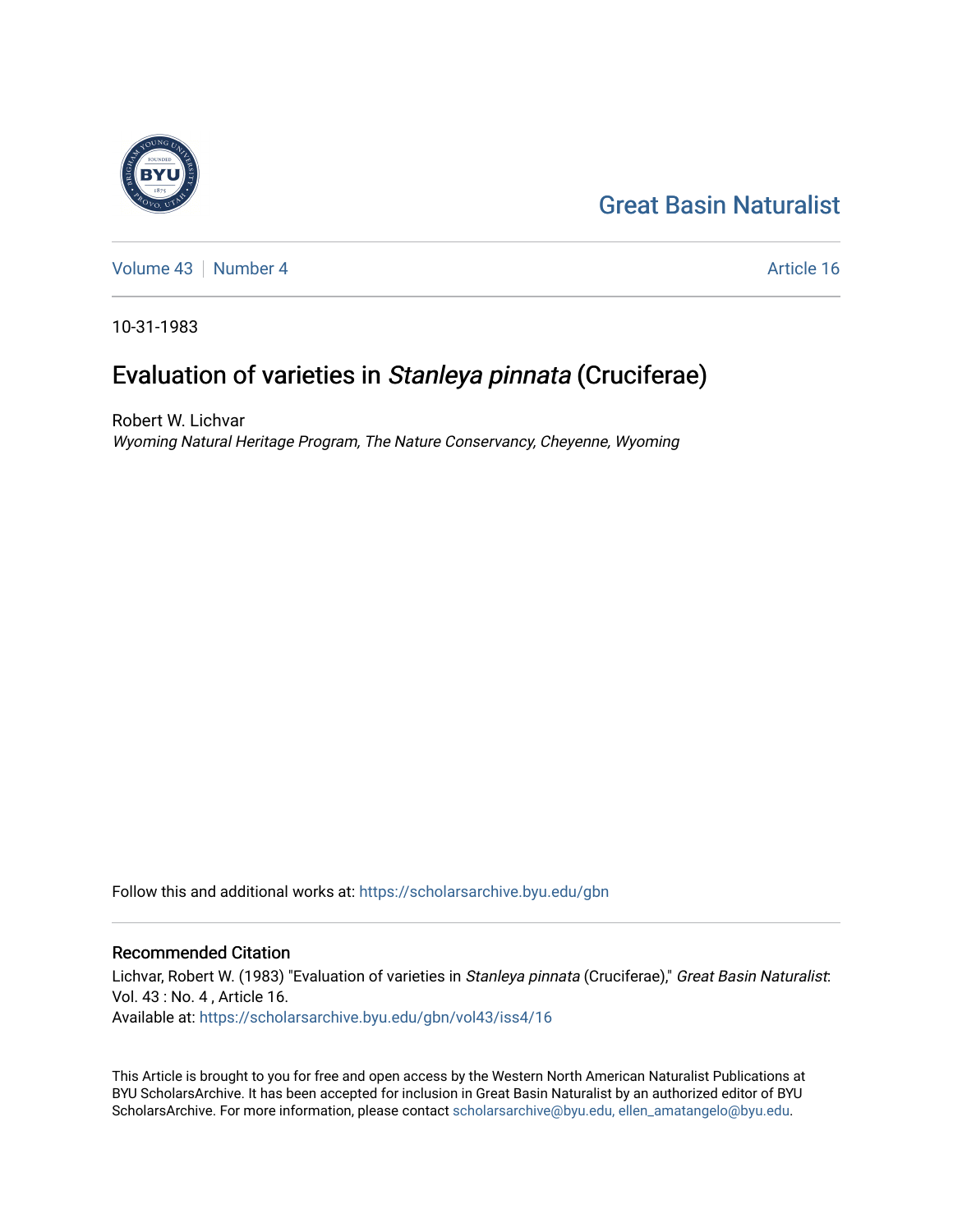### EVALUATION OF VARIETIES IN STANLEYA PINNATA (CRUCIFERAE)

#### Robert W. Lichvar'

Abstract.— Stanleya pinnata var. gibberosa Rollins is <sup>a</sup> narrow endemic from southwestern Wyoming. This taxon is based upon the morphological characters of crooked petals and all leaves bipinnate. During field work in 1980, <sup>a</sup> population near the type locality of this variety was located that had plants with both bipinnate and entire leaves. Due to this unusual population, further field and herbarium studies were done to resolve the taxonomy of var. gibberosa. These further studies showed that this taxon is based upon young individuals of var. bipinnuta.

Rollins (1939), in his monograph of the genus Stanleya, treated four varieties under S. pinnata (Pursh) Britt. He felt that this polymorphous species treated with just four varietal entities was rather unsatisfactory be cause such a large range of variation had to be included.

During field work in 1980 to evaluate the threats to, and distribution of Stanleya pin nata var. gibberosa Rollins for proposed protection under the Endangered Species Act, an unusual population of S. pinnata was dis covered near the type locality for var. gibberosa. Var. gibberosa was characterized by Rollins (1939) as having a crooked petal and all leaves bipinnate. The unusual population from near Ft. Bridger, Wyoming, had plants with both bipinnate and entire leaves and straight and crooked petals. Another population located in 1982 near the Owl Creek Range in central Wyoming showed the same variable characteristics as those from Ft. Bridger. These two populations were studied further.

#### **METHODS**

Both field and herbarium studies were un dertaken to sample the range of variation for Stanleya pinnata var. gibberosa. The closest variety morphologically, var. bipinnata (Greene) Rollins, was used for comparison. Field observations included flowering dates, habitats, leaf and petal shapes, and variations within the populations. Herbarium studies were done at the Rocky Mountain Herbarium (RM), Laramie, Wyoming, the New

York Botanical Garden (NY), Bronx, New York, and the Gray Herbarium (GH), Cambridge, Massachusetts. All the characters used to separate varieties of S. pinnata were studied. The following set of specimens were most pertinent to the study: at RM: Rollins 2320, 2351, 2382, 2388, 3077; Dorn 2942; Lichvar 2859, 4196, 5174; Nelson 3562, 7375; Porter 3367, 7768; Freytag 16; Berth s.n.; Goodding 1925; and Osterhout 1094: at GH: Rollins 2320, 2351, 2382, 2388, 3077, 57265, 79155: and at NY: Rollins 57265.

### Results and Discussion

The questionable status of Stanleya pinnata var. gibberosa, a narrow endemic, was first apparent after a visit to a population at Ft. Bridger, Wyoming, on 11 June 1980. This population had individuals with two different types of leaves and a wide range of plant heights. Those plants that were smaller in stature had all leaves bipinnate, and those in dividuals larger in stature had bipinnate, pinnate, and entire leaves. A continuum of these characters existed in this population between the two extremes of all bipinnate or all simple leaves, however. These observations, combined with those of Dorn (1979), stating that the key character of a crooked petal had broken down due to it being found in other varieties of the species, warranted further field and herbarium studies.

The main morphological characters that have been used to separate var. *gibberosa* and var. bipinnata are:

<sup>&#</sup>x27;Wyoming Natural Heritage Program, The Nature Conservancy, 1603 Capitol Avenue, Room 325, Cheyenne, Wyoming 82001.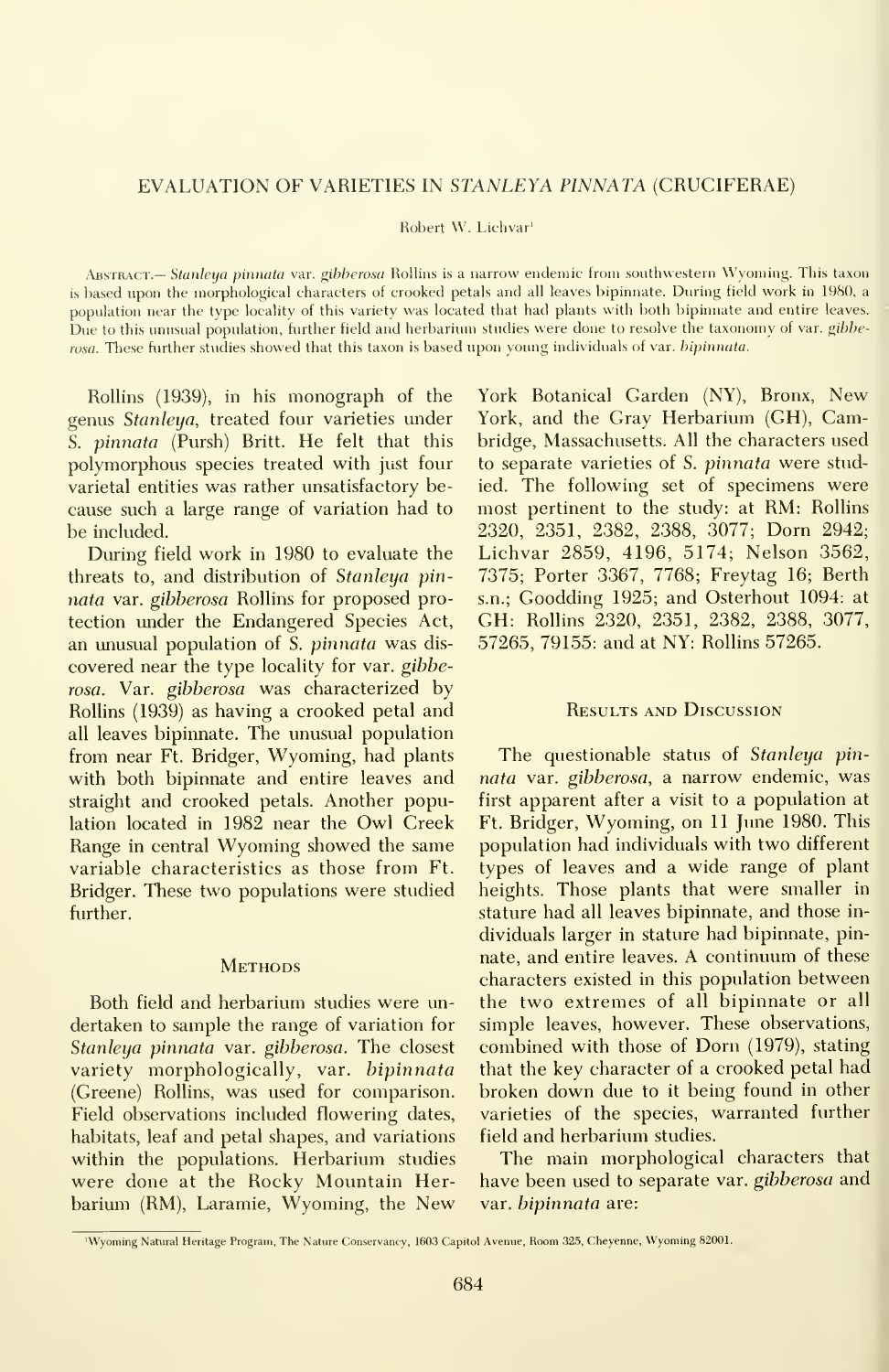- 
- Petals straight or nearly so; leaves bipinnate to entire ............................... var. bipinnata  $\mathbf{I}$ Petals strongly crooked between blade and claw; all leaves bipinnate .. var. gibberosa

Rollins (1939) stated that these two varieties each had a separate unified range in certain parts of Wyoming and Colorado. Based on his interpretation of ranges of these taxa, all the specimens that are used in this study had been previously identified according to the ranges given by Rollins.

Specimens of both varieties were compared (Table 1) and showed that three speci mens of var. gibberosa had crooked petals and five specimens had straight petals. Four collections of var. *bipinnata* had crooked petals and four had either all straight or a mixture of crooked and straight petals. This vari ation confirmed observations made by Dorn (1979).

The same group of herbarium specimens was also compared for pubescence and leaf shape. Three specimens of var. gibberosa had scant pubescence, three had dense, and two had a combination of dense and scant hairs. In var. *bipinnata*, five specimens had scant hairs and three had scant to dense hairs. Complete overlap occurs in the pubescence. Var. gibberosa had five specimens with some upper leaves entire and three with all leaves bipinnate. Var. bipinnata had five specimens with entire upper leaves and three with bi pinnate upper leaves. The leaf characters of these two varieties overlap. Also, three other

characters were recorded from herbarium sheets, the flowering dates, fruit shapes, and habitat types. All three of these features showed a continuous overlap.

The combination of petal and leaf shapes in these two varieties showed similar overlap. Var. gibberosa had four specimens with straight petals and entire leaves at the summit of the plants, the combination for var. bi pinnata. Var. bipinnata had two specimens with crooked petals and all leaves bipinnate, the combination for var. gibberosa. These two specimens. Porter 3367 and Nelson 7375, are from southeastern Wyoming and are far outside the supposed range of var. gibberosa.

Field studies showed the same kind of overlap. Lichvar 5174 was collected in 1982 in the upper edge of the Wind River Basin along the south flank of the Owl Creek Mountains, Wyoming. This population of Stanleya pinnata included a series of plants that ranged from all bipinnate leaves to ones with a mixture of pinnate and entire leaves. The plants in this population also had flowers that had both straight and crooked petals. The individuals that had a combination of all bipinnate leaves and crooked petals were small in stature and were young in age. As the individuals in this population grew in stature and older in age, the leaf shapes

| Character   | Var. gibberosa         | Var. bipinnata |
|-------------|------------------------|----------------|
| Petal shape | 3 crooked <sup>°</sup> | 4 crooked      |

TABLE 1. Analysis of herbarium specimens of two varieties of Stanleya pinnata.

| Character                                  | Var. gibberosa                                                                                                                    | Var. <i>bipinnata</i>                                                                                                                                                                                                             |
|--------------------------------------------|-----------------------------------------------------------------------------------------------------------------------------------|-----------------------------------------------------------------------------------------------------------------------------------------------------------------------------------------------------------------------------------|
| Petal shape                                | 3 crooked <sup>°</sup><br>5 straight                                                                                              | 4 crooked<br>4 with a mixture of<br>crooked or straight                                                                                                                                                                           |
| Leaf shape                                 | 3 all bipinnate<br>5 entire                                                                                                       | 3 all bipinnate<br>5 entire                                                                                                                                                                                                       |
| Pubescence                                 | 3 scant<br>3 dense<br>2 with dense and scant                                                                                      | 5 scant<br>3 scant to dense                                                                                                                                                                                                       |
| <b>Flowering dates</b>                     | 24 May to 29 June                                                                                                                 | 2 May to 3 July                                                                                                                                                                                                                   |
| Fruit shape                                | Torulose                                                                                                                          | Torulose                                                                                                                                                                                                                          |
| Habitat type                               | disturbed soil of canal banks to limy bluff                                                                                       | gumbo swales to limy gravelly ridge                                                                                                                                                                                               |
| Combination of<br>petal and leaf<br>shapes | 4—straight petals with some entire leaves<br>1-crooked petals and all leaves bipinnate<br>3-crooked petals and some entire leaves | 2-straight petals and some leaves entire<br>2-crooked petals with all leaves bipinnate<br>2-straight petals with all leaves bipinnate<br>1-plants in fruit with some leaves entire<br>1-plants in fruit with all bipinnate leaves |

'The number represents the number of herbarium specimens with that character.